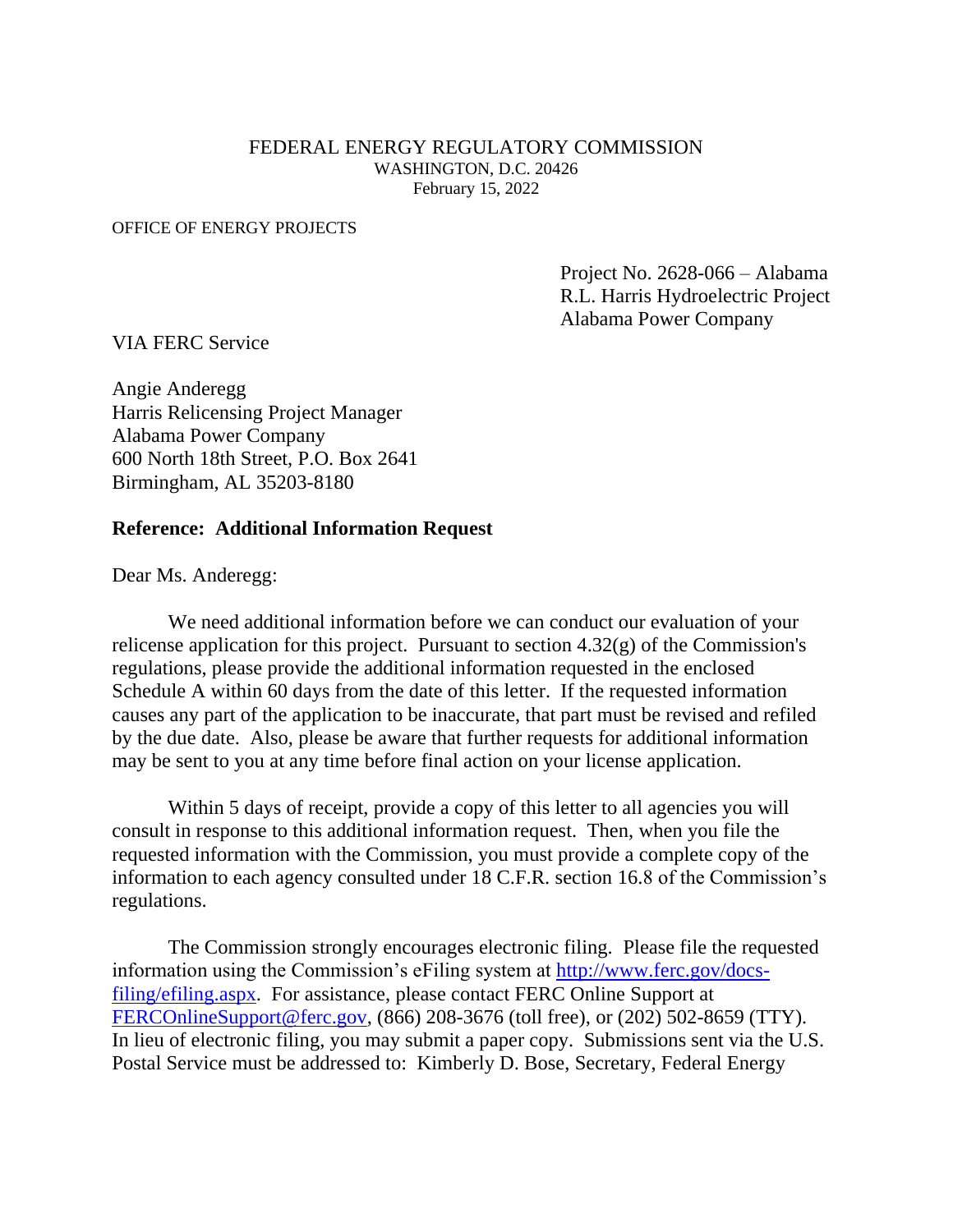Project No. 2628-066 2

Regulatory Commission, 888 First Street NE, Room 1A, Washington, D.C. 20426. Submissions sent via any other carrier must be addressed to: Kimberly D. Bose, Secretary, Federal Energy Regulatory Commission, 12225 Wilkins Avenue, Rockville, Maryland 20852. The first page of any filing should include docket number P-2628-066.

Please contact Sarah Salazar at (202) 502-6863, or via email at [sarah.salazar@ferc.gov,](mailto:sarah.salazar@ferc.gov) if you have any questions.

Sincerely,

Allan E. Creamer

 *for* Stephen Bowler, Chief South Branch Division of Hydropower Licensing

Attachment: Schedule A – Request for Additional Information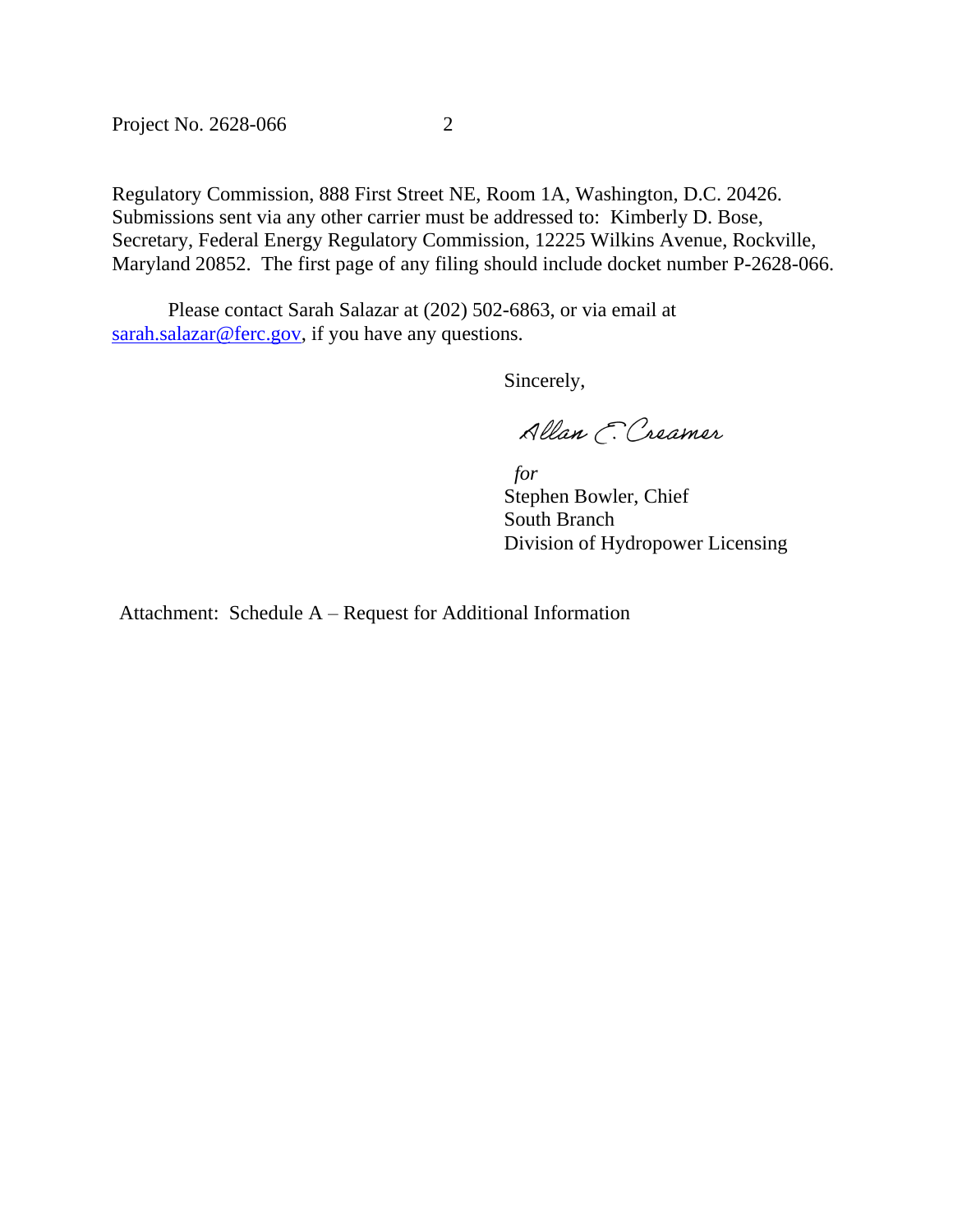# **REQUEST FOR ADDITIONAL INFORMATION**

# **Exhibit A**

## *Project Facilities*

1. Section 2.2, *Powerhouse*, of Exhibit A indicates that the normal tailwater elevation with one unit operating is 664.9 feet mean sea level (msl), and with two units operating is 667.7 feet msl. However, Exhibit F, Sheet F-8 shows that the normal tailwater elevation for one-unit operation is 666.0 feet and for two-unit operation is 669.0 feet, with the datum for the elevations in Exhibit F being unclear. Please correct the discrepancy in tailwater elevations between Exhibits A and F. Also, please provide (a) the datum used in the Exhibit F drawings, and (b) the tailwater elevation with no units operating.

# **Exhibit E**

#### *Proposed Action*

2. As part of the study plan, Commission staff requested that Alabama Power model, and evaluate the effects of 150-cubic feet per second (cfs), 300-cfs, 600-cfs, and 800-cfs continuous minimum flows (with and without Green Plan pulsing) on downstream resources in the Tallapoosa River. Based on the outcome of that work, on October 1, 2021,**<sup>1</sup>** Commission staff requested that Alabama Power determine what continuous minimum flow between 300 cfs and 600 cfs (with or without Green Plan pulsing) would result in a more than negligible effect on Harris Lakes levels. Table 5-1 in section 5.2, *Alternatives Considered but Eliminated from Further Analysis*, of Exhibit E (page E-44) provides Alabama Power's preliminary analysis of the effects of continuous minimum flows of 350 cfs, 400 cfs, and 450 cfs on the average and minimum reservoir levels in Harris Lake. During the January 20, 2022, Harris Modeling Technical Meeting, Alabama Power representatives confirmed that the evaluation was done using the HEC-ResSim model, and that they had not had time to model the potential effects of the three minimum flows on downstream resources (e.g., erosion and sedimentation, water use, water quality, aquatic habitat, terrestrial and botanical resources, recreation, and cultural) using the HEC-RAS model.

In addition to the potential effects on the lake levels, considering the potential effects of these flows on downstream resources is important. Having the results of the additional analysis for the 350 cfs, 400 cfs, and 450 cfs continuous minimum flows will facilitate staff's review of the proposed project and inform the Commission's

**<sup>1</sup>** *See* Accession No. 20211001-3009.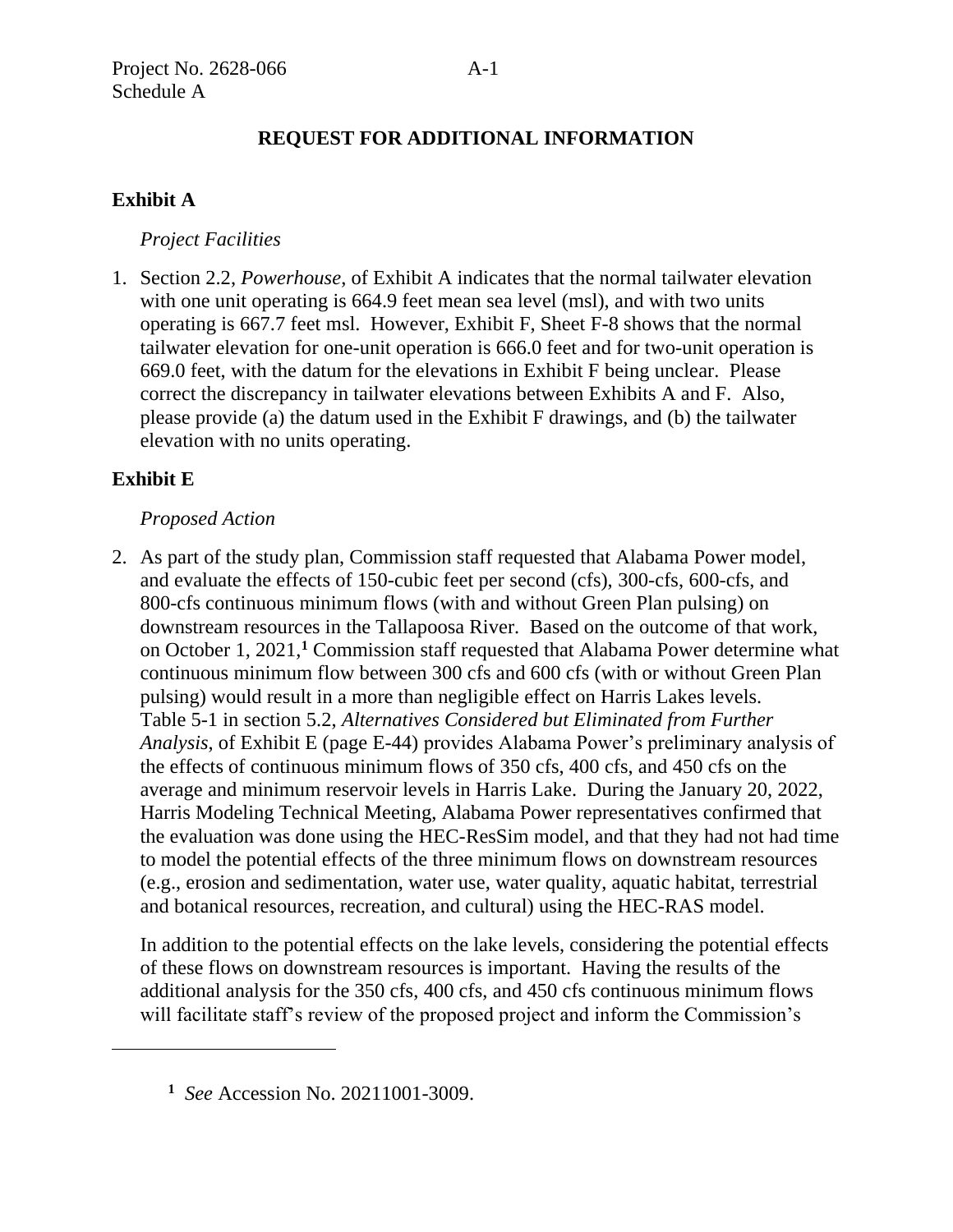licensing decision. Therefore, please complete the evaluation of the 350 cfs, 400 cfs, and 450 cfs continuous minimum flows using the HEC-RAS model, as well as Alabama Power's Hydrobudget model (for generation and cost information), and apply the results of those model runs in evaluating the effects on downstream resources in the same manner as was performed under the study plan for the 150-cfs, 300-cfs, 600-cfs, and 800-cfs continuous minimum flows. In addition, please describe any options, including mechanisms and costs, to release flows greater than 300 cfs from Harris Dam.

## *Geology and Soils*

3. Section 7.1.1.1, *Existing Erosion and Sedimentation*, indicates that Little Coon Creek, which runs through the project area within the Skyline Wildlife Management Area (WMA), is currently included in Alabama's 303(d) Impaired Waters List due to siltation. Non-irrigated crop production and pasture grazing are identified as sources of soil erosion contributing to sedimentation/siltation in the creek. However, the discussion indicates that only 8.8 percent of the land within the watershed is currently used for agriculture, which is an increase of just 0.8 percent from 2001 to 2016. The discussion does not provide any information about other land uses, including timber harvesting, in the watershed and in the project boundary that could contribute to erosion and sedimentation in Little Coon Creek. The final Erosion and Sedimentation Study Report provides land cover changes in the Little Coon Creek watershed from 2001 to 2016, and it states the majority (i.e., about 87.4 percent) of this creek's watershed is forested, but it does not provide information about changes in timber harvesting within these forests, including within the project boundary. To facilitate Commission staff's review of project operation and maintenance on geology and soils within the Skyline WMA, please provide the percentage of land where silviculture occurs (a) in the watershed, if known, and (b) within the project boundary; as well as describe any changes to the amount of timber harvesting on the land within the project boundary at Skyline WMA during the current license term. In addition, please describe how long Alabama Power has been implementing the Alabama Forestry Commission's Best Management Practices for Forestry to minimize soil disturbance and erosion during timber management activities within the project boundary at Skyline WMA.

## *Water Resources*

4. During the January 20, 2022, Harris Modeling Technical Meeting, Alabama Power indicated that the corrected temperature data filed on August 16, 2021**<sup>2</sup>** were provided to Auburn University prior to the November 23, 2021 filing of the final Aquatic

**<sup>2</sup>** *See* Accession No. 20210816-5246.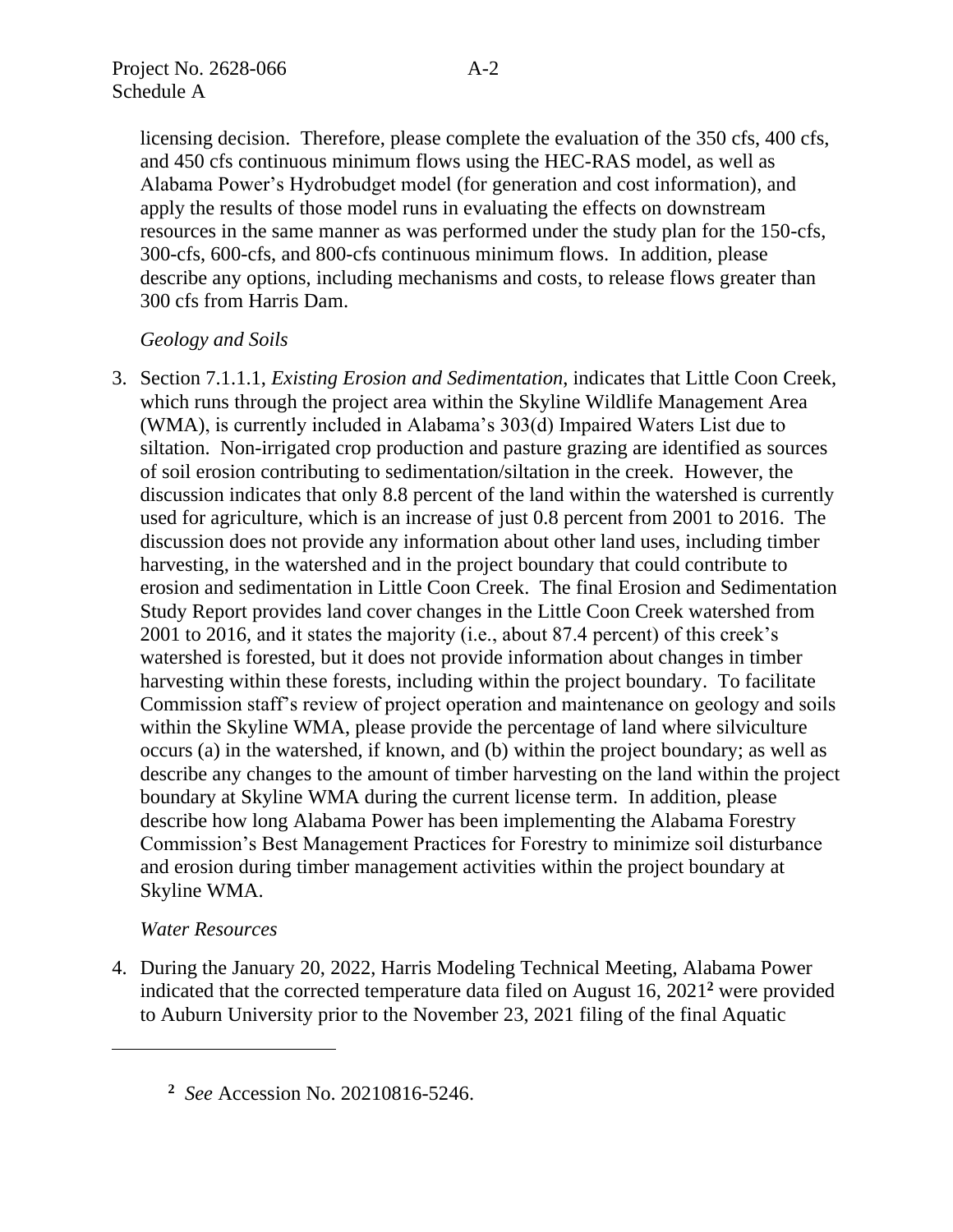Resources Study Report, **3** and that the bioenergetics model that used the data was rerun. These data were also used in other studies (e.g., water quality); however, it is not clear if, and how, the corrected data were incorporated in the other studies. To confirm what was stated at the Technical Meeting, please file any correspondence between Alabama Power and Auburn University that documents the corrected temperature data were provided to Auburn University and incorporated into results of the bioenergetics report. In addition, please identify all the other studies in which the uncorrected data were used and provide an explanation of how the data corrections were incorporated into the studies.

5. Table 5-2 in section 5.3.2, *Proposed Environmental Measures*, of Exhibit E (pages E-49 and E-51) indicates that Alabama Power proposes to (a) install a new minimum flow unit that incorporates an aeration system, and (b) continue using the existing passive-tube aeration system and skimmer weir with the existing generating units. The existing skimmer weir is set to draft water from the highest possible elevation in the water column (764 feet msl), which according to Exhibit A (page A-3), would be 29 feet below the summer pool elevation of 793 feet msl. However, even though the intake skimmer weir draws water from the upper water column where dissolved oxygen (DO) concentrations tend to be the highest, as shown in figure 3-10 (page 19) of the final Water Quality Study Report, hypolimnetic water with DO as low as 0 milligrams per liter (mg/L) would also be drawn through the project's intakes.

The existing passive-tube aeration system was designed to increase DO by 2.0 mg/L; however, it currently only increases DO by about 1.0 mg/L. The available data indicates that, while the existing aeration system improves DO, there are periods when water drawn through the project's intakes has a DO concentration that is below 5.0 mg/L. The proposed minimum flow unit's aeration system would potentially further improve downstream DO in the Tallapoosa River. However, the license application does not include any information on the type of aeration system for the proposed minimum flow unit or its expected efficiency. In order for Commission staff to evaluate the minimum flow unit's design and its capability to improve DO in the Tallapoosa River, please provide:

(a) the type of aeration system to be incorporated in the design of minimum flow unit (e.g., passive turbine aeration design, or active aeration system such as an oxygen injection system), and its capabilities and efficiency to improve DO in Tallapoosa River to 5.0 mg/L or above (i.e., how much DO the system would add to the turbine's discharge); and

**<sup>3</sup>** *See* Accession No. 20211123-5079.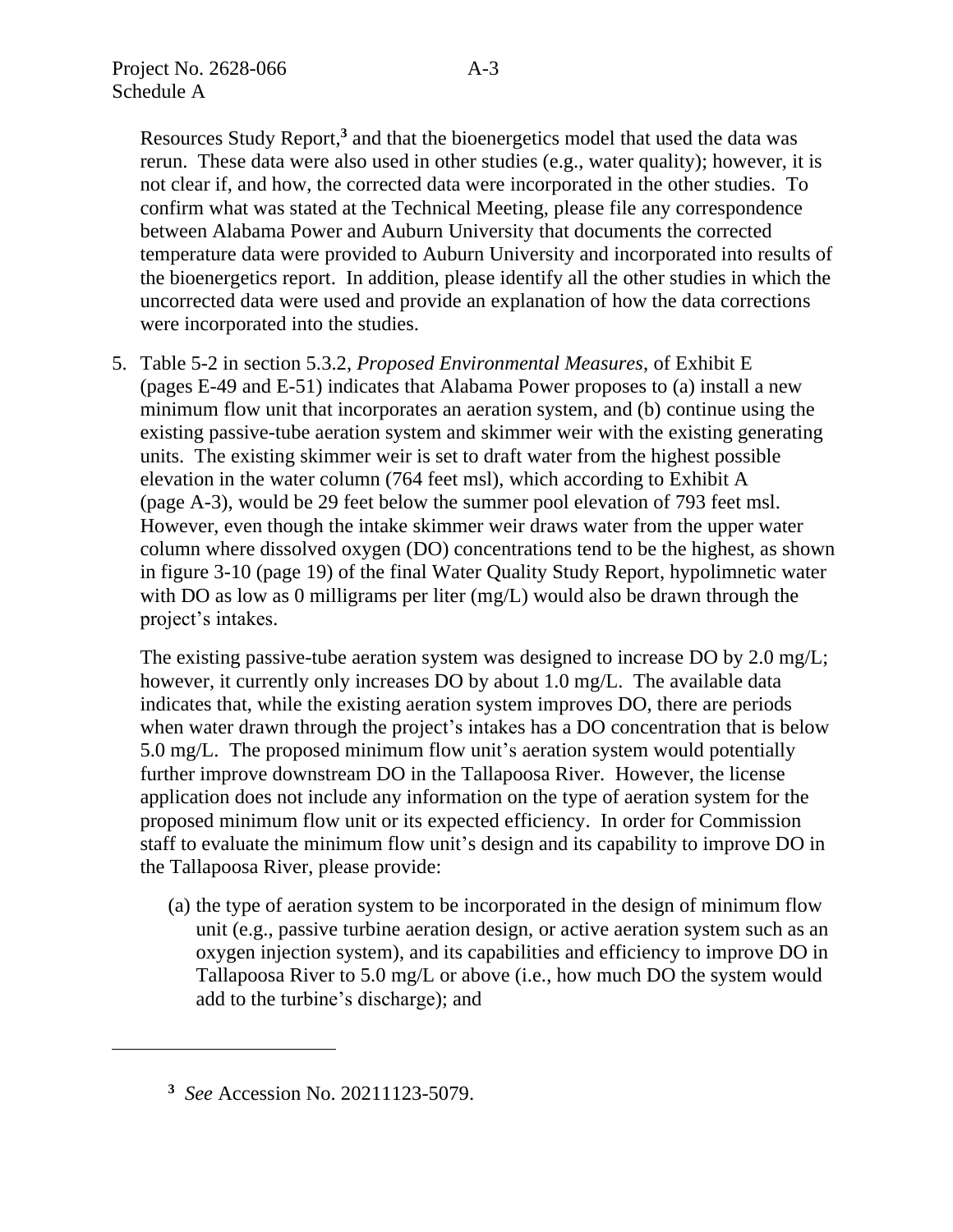- (b) the basis for the conclusion on page E-161 of Exhibit E that the new aeration system, along with continuing to operate and maintain the existing units' aeration system(s) would ensure that DO in the Tallapoosa River is at, or above, 5.0 mg/L; including any documentation to support the conclusion.
- 6. Section 3, *Anticipated Water Quality Parameters to be Monitored and Monitoring Methods*, of the proposed Water Quality Monitoring Plan indicates that Alabama Power anticipates that the Alabama Department of Environmental Management will require water quality monitoring in the tailrace during periods of discharge from June through October for a period of 2-3 years. Section 7, *Estimated Capital and Annual Costs Associated with the Water Quality Monitoring Plan*, of that same plan indicates that monitoring would occur "from June through October each year for the life of the license." Please clarify how long Alabama Power proposes to monitor water quality in the tailrace at the Harris Project (i.e., 2 to 3 years, or for the entire license term). Should changes to the plan be necessary, please make those requisite changes and refile the plan as part of the response to this additional information request (AIR).
- 7. Section 3.3.2, *Results – Tallapoosa River Downstream of Harris Dam*, of the final Operating Curve Change Feasibility Analysis Phase 2 Report indicates that the results of the EFDC (or Environmental Fluid Dynamics Code) model show only "small differences" in simulated water temperature and DO in the withdrawal zone of the forebay between the baseline condition and the four winter pool alternatives. In order for Commission staff to understand how the four winter pool curve alternatives affect water temperature and DO in the withdrawal zone, please describe (i.e., quantify) what is characterized as "small differences."
- 8. Table 4-1 in section 4, *Summary*, of the final Operating Curve Change Feasibility Analysis Phase 2 Report provides a summary of effects associated with the winter pool alternatives. The table shows that for the Harris Project, the loss in hydro generation and revenue diminishes with each incremental increase in the winter pool elevation from  $+1$  foot to  $+3$  feet. However, instead of having the smallest loss consistent with the aforementioned trend, the +4 feet alternative shown in table 4-1 results in the greatest loss of hydro generation and revenue. Therefore, please review the figures in table 4-1 for all of the alternatives for accuracy and correct if necessary. If the figures are accurate, please explain why the +4 feet alternative does not fit the observed trend.
- 9. Section 3.2.2, *Results – Harris Reservoir*, of the final Downstream Release Alternatives Phase 2 Report indicates that "Reductions in retention time [*associated with higher minimum flows than currently occur*] could theoretically result in lower surface water temperatures and less pronounced thermal stratification." However, the report provides no support for this conclusion. To facilitate Commission staff's review of the effects of Tallapoosa River continuous minimum flows on retention times, water levels, and water quality in Harris Lake, please describe the information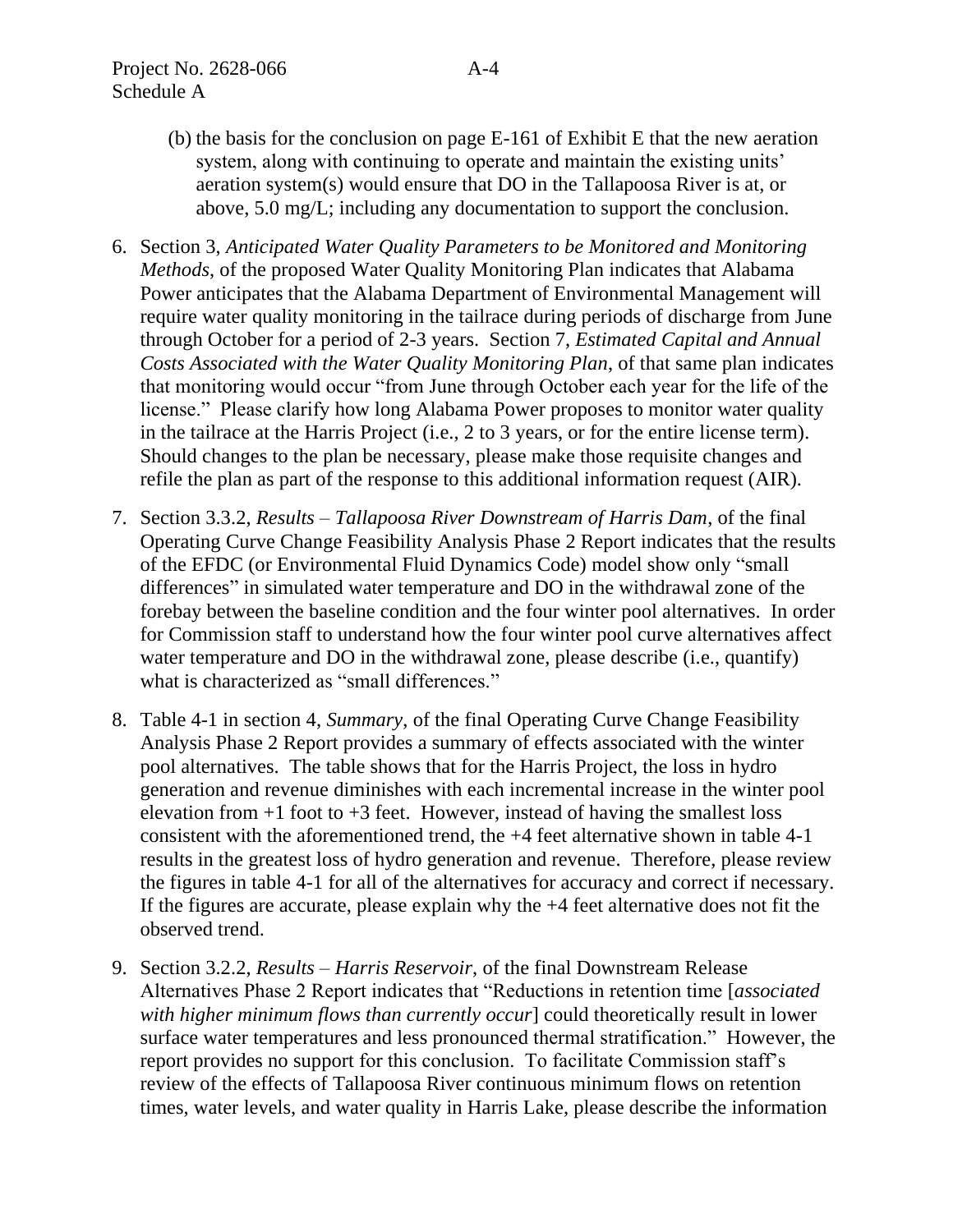relied upon to support the report's conclusion regarding reduced retention time of water in the lake, changes in water levels, and cooler water temperatures drawn through the intakes. As part of the response to this AIR, please include any relevant peer-reviewed articles and other literature cited.

Also, section 3.2.2, *Results – Tallapoosa River Downstream of Harris Dam*, of the downstream release report states that "As the depth from the lake surface to the intake becomes shallower, water withdrawn by Harris Dam for generation would likely be warmer and have higher dissolved oxygen concentrations." This statement about lower Harris Lake levels and warmer water in the intakes' withdrawal zone seems inconsistent with the conclusion, above, regarding reduced retention times, lower lake levels, and cooler water temperatures in the withdrawal zone associated with higher continuous minimum flow releases. Please reconcile these two conclusions.

#### *Fishery Resources*

- 10.Table 9-3 in section 9.1.2.2., *Entrainment*, of Exhibit E presents an estimated number of fish entrained by season and family/genus group. Total entrainment is estimated to be 294,427 fish, with shad representing about 95 percent of the total fish entrained. Table 9-4 provides an estimated number of entrained fish lost due to turbine mortality, by season and family/genus group. Mortality was estimated at 18,808 fish, with shad representing about 80 percent of the total fish lost. With these entrainment and mortality numbers, the estimated mortality associated with turbine passage is about 6 percent. However, neither the report, nor the license application include any discussion of the project-specific factors that affect fish entrainment and turbine mortality at the Harris Project. In order for Commission staff to evaluate the effects of Harris Project operation on fish entrainment and mortality, please describe the biological and project configuration factors that (a) affect fish entrainment and turbine mortality at the project, and (b) support the estimates in Kleinschmidt (2018) and the license application.
- 11.Section 9.2.2.3, *Fish Entrainment and Mortality*, of Exhibit E indicates that the proposed minimum flow of 300 cfs would not affect fish entrainment and mortality at the Harris Project, when compared to the baseline. However, no analysis for this conclusion was provided in this section because "the design of the turbine has not been finalized." Section 4.2, *Proposed Minimum Flow Unit*, of Exhibit A, though, provides conceptual design information for the proposed minimum flow unit (e.g., Francis-type turbine, 2.5-megawatt capacity at a net head of 115 feet, runner speed of 360 revolutions per minute, runner diameter of about 46 inches, 15 blades, and a vent opening of 9 inches). The unit also would include an aeration system and its penstock would tie into the Unit 1 intake. This information is sufficient to complete a desktop analysis of fish entrainment and turbine mortality associated with the proposed minimum flow unit. Therefore, in order for Commission staff to adequately assess the effects of the proposed project on fish entrainment and mortality, please complete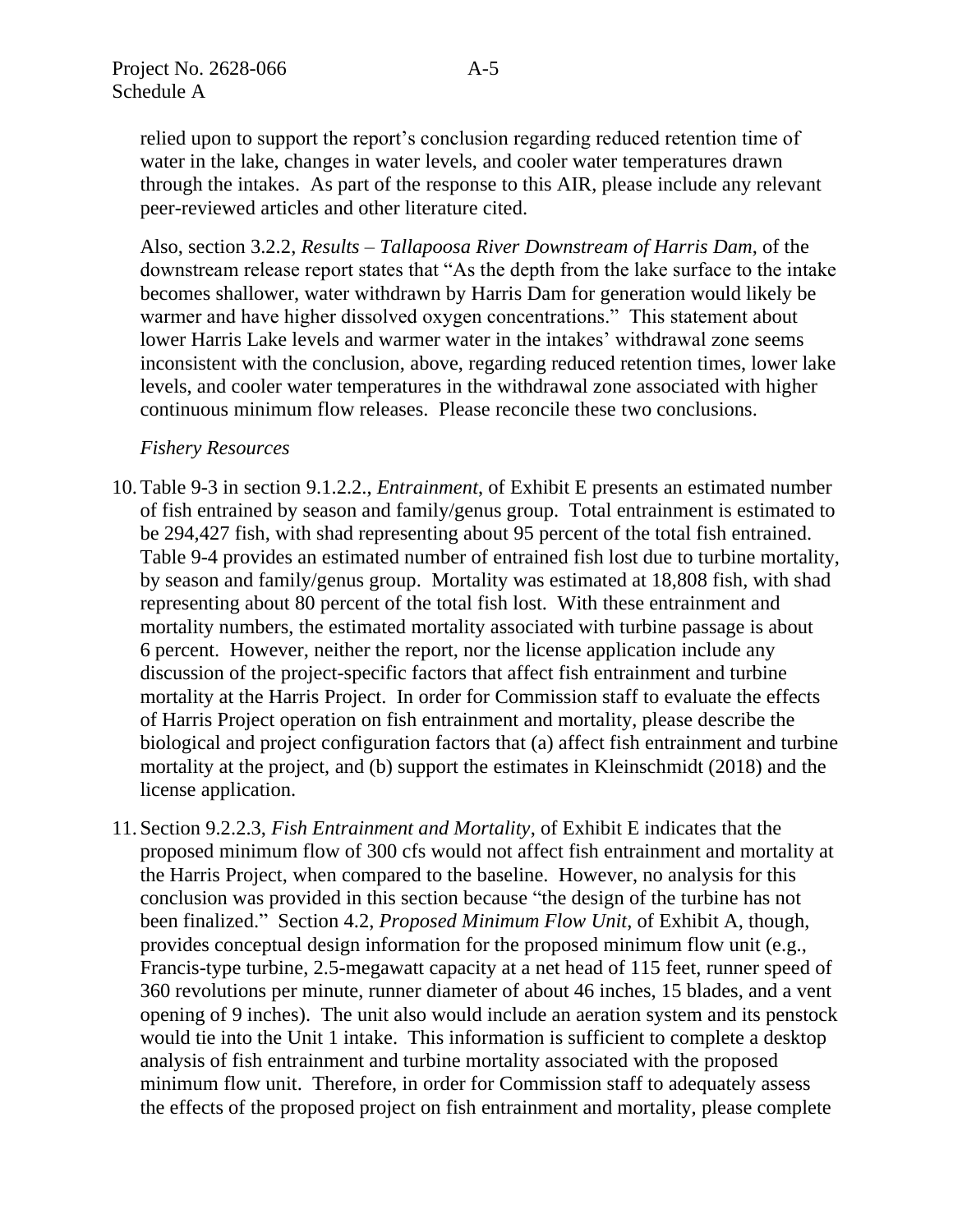a desktop fish entrainment and turbine mortality analysis for the proposed minimum flow unit using similar methodology used in Kleinschmidt (2018), and that takes into account project-specific factors affecting fish entrainment and turbine mortality at the Harris Project.

# *Terrestrial Resources and Threatened and Endangered Species*

- 12.Table 4-1 in section 4.1.5 of Exhibit E, which summarizes the existing environmental protection, mitigation, and enhancement (PM&E) measures being implemented at the Harris Project, includes a measure that states "Manage 180 acres of right-of-way on project lands**<sup>11</sup>**…" Footnote number 11 states that "Alabama Power does not currently manage any rights-of-way on project lands for the benefit of wildlife; rather, rights-of-way are managed for safety and reliability of the electric system." However, section 10.1.5.1, *Rights of Way Maintenance*, indicates that Alabama Power uses mechanical, chemical, and biological treatments in order to maintain low-growing vegetation that also enhances wildlife habitat in the transmission line corridor. Please clarify whether Alabama Power does or does not currently manage any rights-of-way on project lands for the benefit of wildlife. In order for Commission staff to evaluate the effects of project maintenance on terrestrial resources, if the statement referenced above from section 10.1.5.1 is accurate, please provide examples of the target wildlife species and the low-growing species of vegetation that occur in, and are maintained by, Alabama Power in the transmission line corridor for the benefit of wildlife.
- 13.The license application does not include information about the design/configuration and maintenance of the project transmission lines as it relates to avian protection. Please indicate whether the project transmission line poles and conductors are consistent with the Avian Power Line Interaction Committee (APLIC) and the U.S. Fish and Wildlife Service (FWS) guidelines to minimize adverse interactions (i.e., potential avian electrocutions and collisions) (APLIC, 2006 and 2012; and APLIC and FWS, 2005). Please provide detailed descriptions, figures, and/or diagrams of the design of the project transmission lines and any existing avian protection devices installed on them. Also, please provide the specifications and locations of any proposed avian protection measures that would be consistent with APLIC guidelines, if applicable. If Alabama Power has an Avian Protection Plan for the Harris Project, or for all of its hydropower projects that include transmission lines, please file a copy of the plan.

In addition, the license application does not include information about any avian interactions that may have been observed with the project transmission line (e.g., nest building, perching, electrocutions, collisions, and any outages related to such interactions). Please provide any available data regarding observed/documented avian interactions with the project transmission line(s).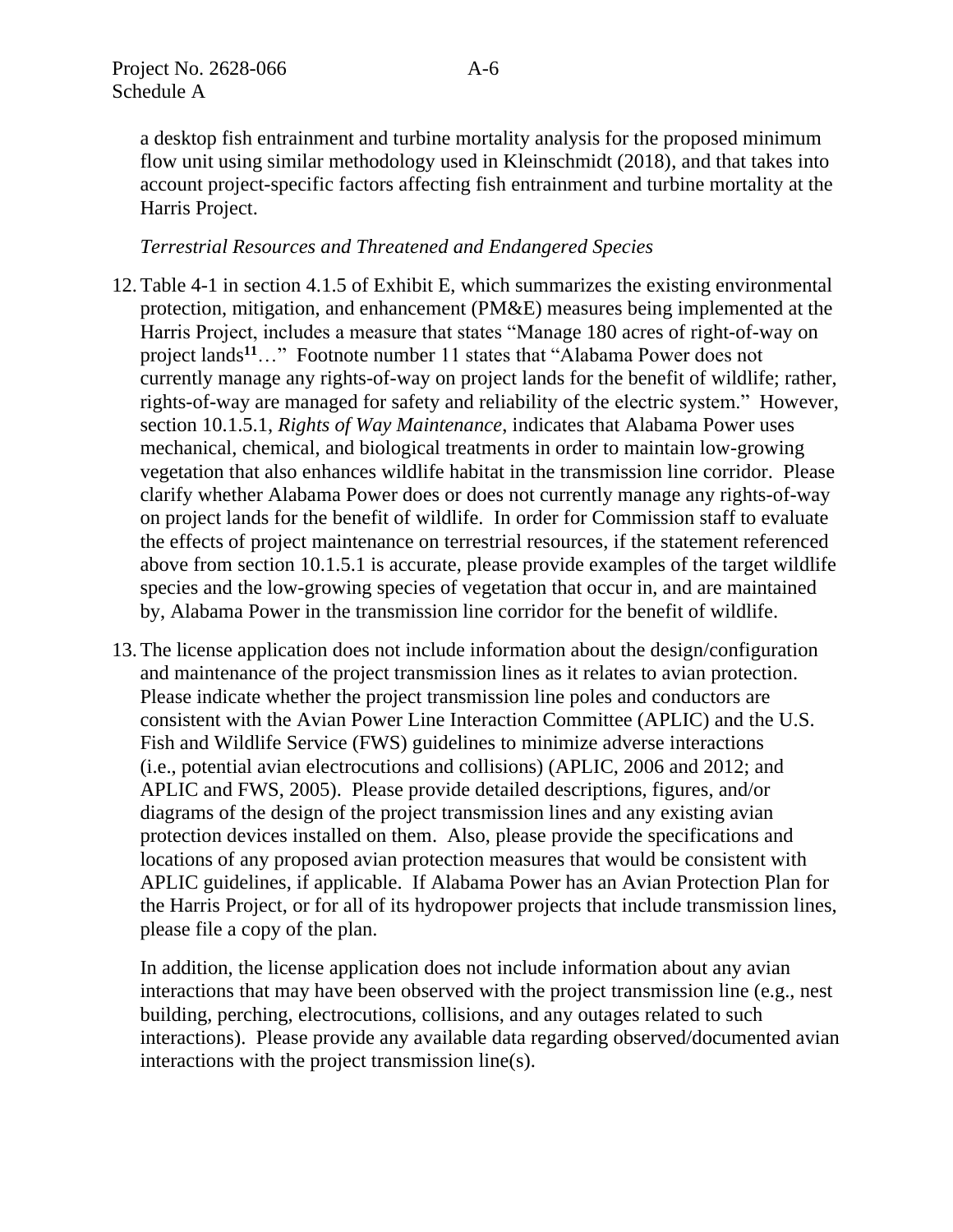- 14.Section 10.1.4, *Lake Harris Wildlife Resources*, states that "Alabama Power maintains Pollinator Plots at Little Fox Creek that strengthens natural habitat for the Monarch Butterfly and other pollinators such as bees, moths, and beetles. Little Fox Creek was developed with plants chosen for that specific habitat in order to benefit pollinator species." Please provide a list of representative plant species occurring in the pollinator plots, including specific milkweed species and any nectar-rich species known to benefit monarchs.**<sup>4</sup>** Also, please provide a map showing the location of the pollinator plots at Little Fox Creek in relation to the project boundary, primary project features, and locations where Alabama Power manages herbaceous vegetation. In addition, please provide a detailed description of any vegetation management (i.e., manual, mechanical, chemical, and/or biological) that occurs within, and adjacent to the pollinator plots. If herbicides are used to control vegetation near the pollinator plots, please include the method of application (e.g., foliar, stump, stem, and/or vine). Finally, please describe whether monarch butterflies have been observed at the pollinator plots or other locations in the project boundary.
- 15.Section 10.2.3.3, *Nuisance Aquatic Vegetation and Vector Control Program*, indicates that this program is intended to control non-native aquatic vegetation to benefit native vegetation and wildlife, as well as to control nuisance organisms, primarily mosquitoes, to minimize the potential transmission of mosquito-borne pathogens at the project. Please describe whether the aquatic herbicide treatments proposed for this program would affect any known stands of milkweeds, referenced in footnote #4 of AIR #14. In addition, please provide a list of other types of insects the proposed mosquito insecticides could affect. Please also provide a list of the areas within the project boundary where the insecticides have been and typically are applied, as well as a description of any existing and/or proposed site-specific pesticide application protocols to prevent spraying non-target plants and insects.
- 16.Section 10.1.5.2, *Botanical Inventories*, states that based on stakeholder comments in 2020, Alabama Power installed signage and a barrier to prevent unauthorized allterrain-vehicle (ATV) traffic through two parcels adjacent to Flat Rock Park that provide habitat for a diverse assemblage of native plants, including some rare species. It is not clear whether Alabama Power intends to periodically inspect the signage and barrier to determine if they are intact/in place and are effective at preventing ATV traffic in this sensitive plant community. Please describe any monitoring, maintenance, and/or operation activities (if applicable) for the signage and barrier and any associated costs.

**<sup>4</sup>** Examples of plants that benefit monarchs can be found on the Xerces Society's Monarch Nectar Plants Southeast list, available at [https://xerces.org/publications/plant](https://xerces.org/publications/plant-lists/monarch-nectar-plants-southeast)[lists/monarch-nectar-plants-southeast.](https://xerces.org/publications/plant-lists/monarch-nectar-plants-southeast)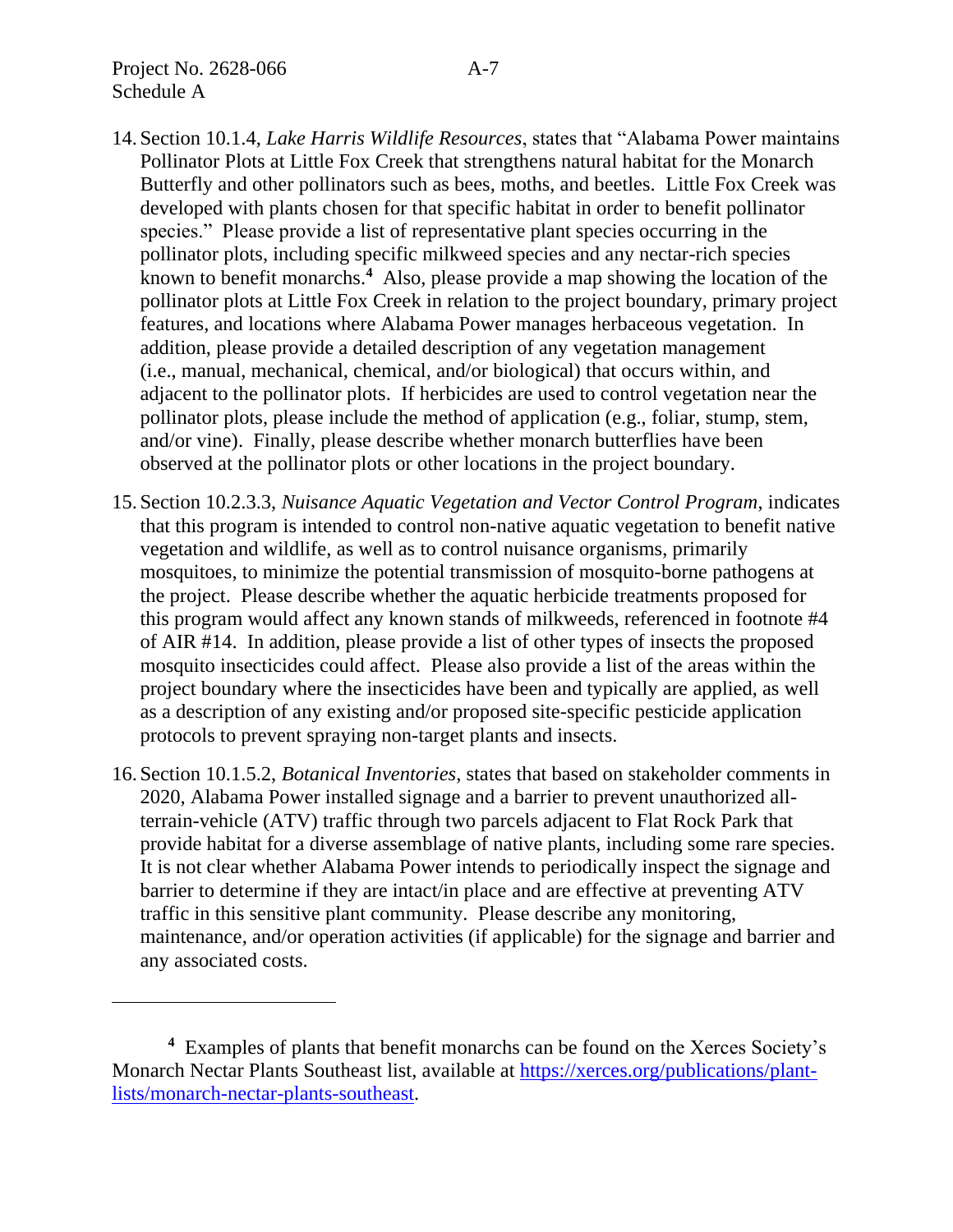17.Sections 10 and 12, *Terrestrial Resources* and *Recreation Resources* respectively, and the proposed Recreation Plan do not describe the existing terrestrial resources at the proposed project recreation sites on Lake Harris and downstream from Harris Dam, the effects of constructing, operating, and maintaining the sites, or the effects of proposed project-related recreation activities at these sites on terrestrial resources. In addition, some statements in the license application bring into question whether a specific location for the new recreation site at Lake Harris has been proposed. For example, in section 10, page E-187, it states that "*Depending on siting*,<sup>5</sup> the addition of a new recreation site would cause a disruption of the Lake Harris shoreline and associated terrestrial resources." Also, in section 12, page E-291, it states "Alabama Power is proposing to build an additional day use park *in the vicinity of Wedowee*  Marine South<sup>6</sup> that would be a Project recreation site and include amenities for swimming, picnicking, and a boat ramp."

Additionally, figure 12-13 in the license application shows aerial imagery of a segment of shoreline at Harris Lake superimposed with the concept design of the proposed Harris Lake recreation site. However, the precise location of this site within the project boundary and in relation to other project features is unclear because it is not included in the figure title and a smaller scale reference map was not included. Also, the opaque polygons used in figure 12-13 to delineate the proposed recreation amenities (e.g., picnic area, parking lots) block the view of the underlying terrestrial habitat in the aerial image. Figure 5-3 in the Recreation Plan appears to be the same as figure 12-13, but has a different title (i.e., "Highway 48 Day Use Park Concept Design"), and the location of the site is unclear because it does not include a smaller scale reference map. In order to facilitate Commission staff's analysis of projectrelated effects on terrestrial resources, please file the following information about the proposed recreation sites at Harris Lake and downstream from Harris Dam:

- (a) a revised map or set of maps clearly showing the name and location of the proposed recreation site at Harris Lake in relation to the project boundary and other project features, including other existing project recreation sites (i.e., please identify *existing* verses *proposed* recreation sites with map labels);
- (b) a geographic information system (GIS) shapefile (e.g., polygons and lines), if available, of the proposed amenities at the Lake Harris and Tailrace Fishing Pier Kayak/Canoe Access recreation sites, as shown in figures 12-13 and 12-14;

**<sup>5</sup>** Emphasis added.

**<sup>6</sup>** *Id*.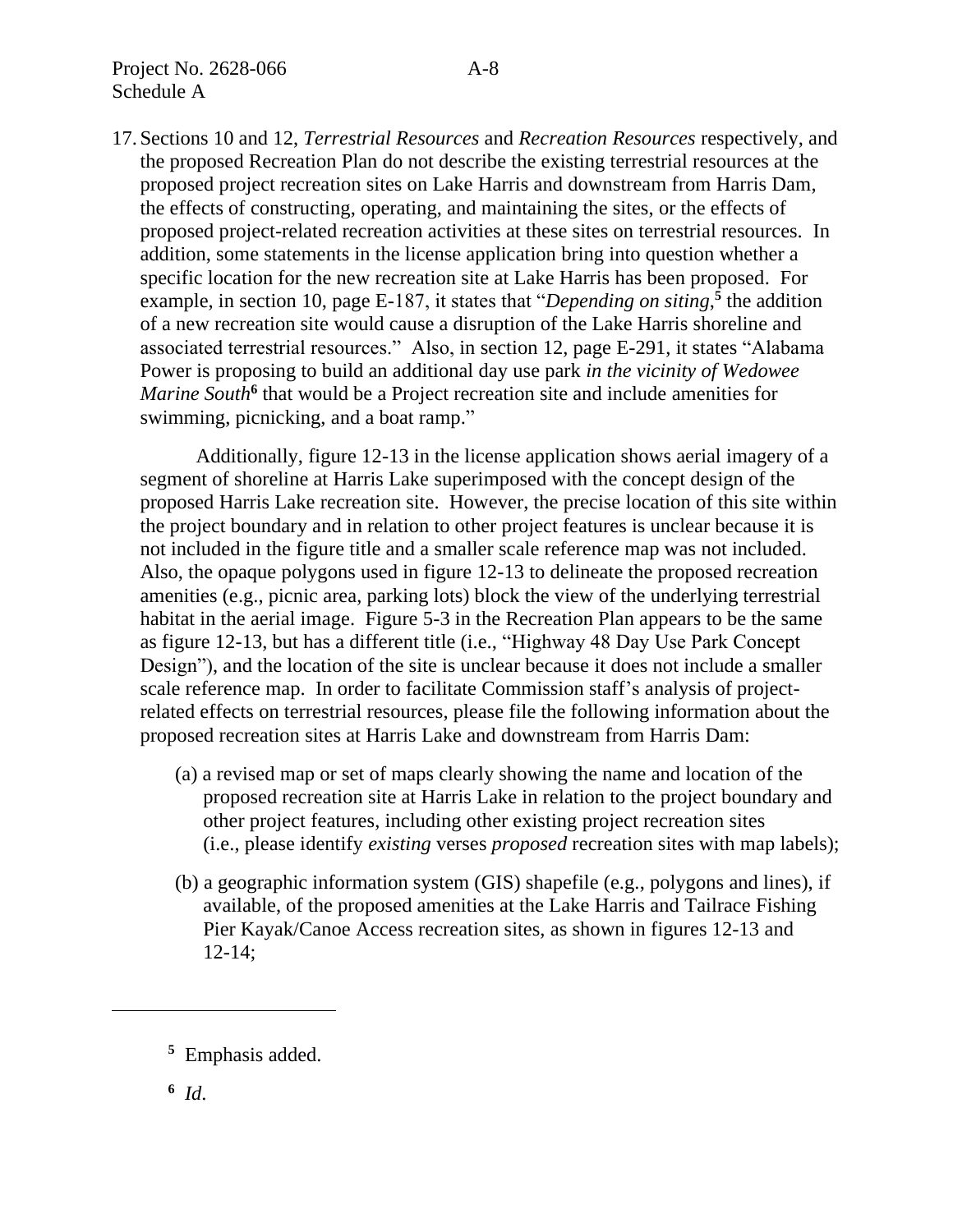- (d) a detailed description of the existing terrestrial resources, including existing vegetation (native and non-native), and the acreage of each terrestrial habitat type that occurs at each site;
- (e) the composition and acreage of terrestrial habitat that would be permanently removed (i.e., replaced with the proposed project amenities) during construction at each site;
- (f) the composition and acreage of terrestrial habitat that would be temporarily disturbed by construction activities at each site;
- (g) the estimated acreage, diameters, and number of trees that would be removed, including the number of suitable**<sup>7</sup>** summer roost trees for federally listed bats;
- (h) a description of any activities that would be needed to maintain the amenities at these recreation sites after construction; and
- (j) a description of any specific best management practices that would be implemented to minimize the effects of construction, operation, and maintenance, and project-related recreation activities on terrestrial resources at the proposed recreation sites.
- 18.To facilitate Commission staff's review and assessment of the effects of the proposed project on federally listed species, please file the GIS shapefiles, if available, of the following species survey locations and/or habitat features from section 11, *Threatened and Endangered Species*, of Exhibit E:
	- (a) palezone shiner survey sites (figure 11-2);
	- (b) forested lands/area (i.e., shapefile(s) associated with Indiana bat and northern long-eared bat in figures 11-12, 11-14, 11-30, and 11-31);
	- (c) karst landscape (i.e., a shapefile associated with federally listed bat habitat in figures 11-13, 11-14, and 11-16);

<sup>&</sup>lt;sup>7</sup> "Suitable" for purposes of responding to this item means live or dead trees with a diameter at breast height (dbh) of 3 inches or greater and exfoliating bark, crevices, and/or cracks.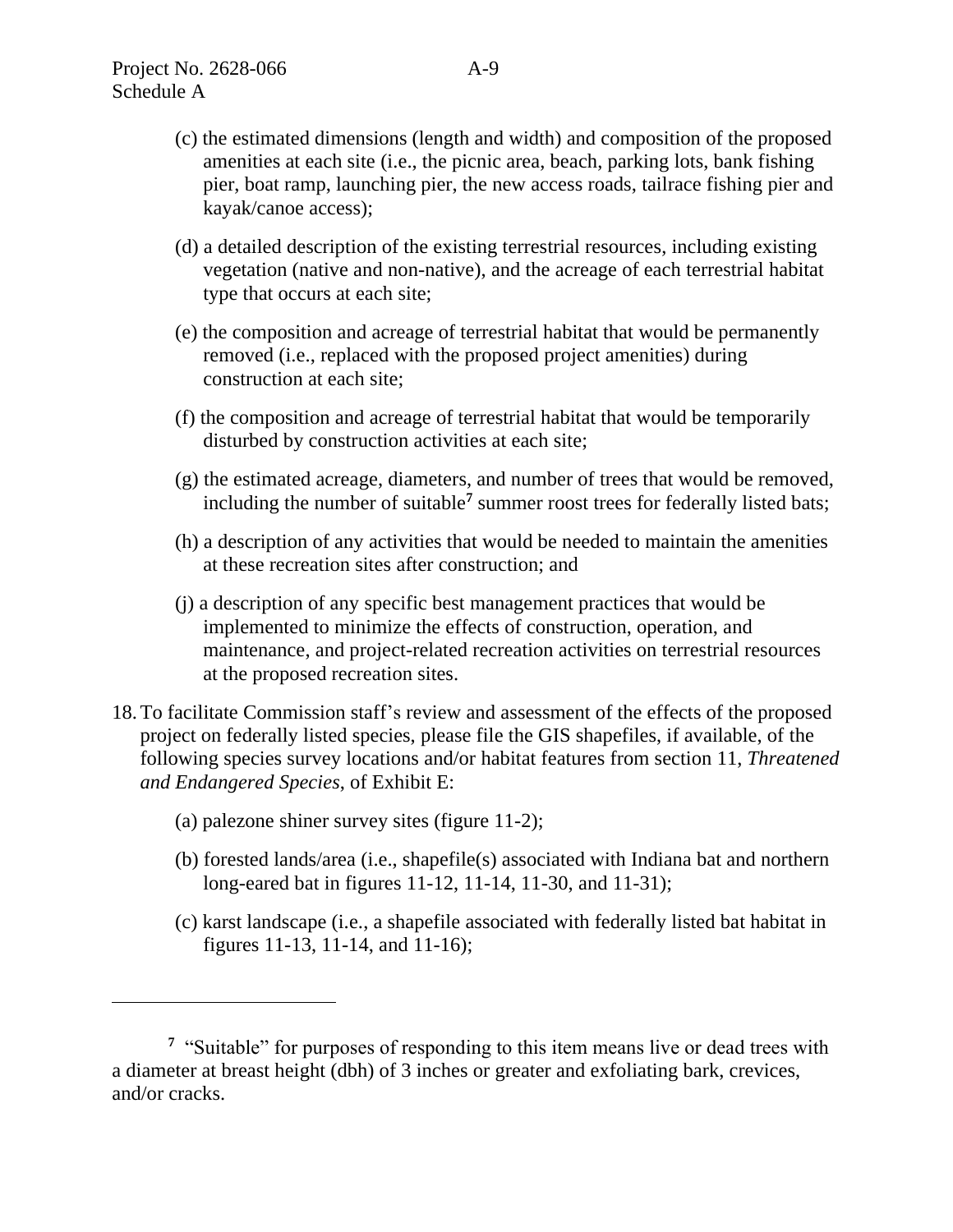- (d) white fringeless orchid and Price's potato-bean survey sites at Skyline Wildlife Management Area (figure 11-18);
- (e) the 100-foot stream buffer within limestone landscape (i.e., a shapefile associated with Price's potato-bean habitat in figure 11-19);
- (f) south-southwest slopes in limestone wooded areas (i.e., a shapefile associated with Morefield's leather flower habitat in figure 11-20);
- (g) coniferous lands (i.e., a shapefile associated with red-cockaded woodpecker habitat in figure 11-22);
- (h) red-cockaded woodpecker survey sites (figure 11-23);
- (i) fine-lined pocketbook survey sites (figures  $11-25$ ,  $11-26$ ,  $11-27$ , and  $11-28$ );
- (j) granite area (i.e., a shapefile associated with little amphianthus habitat in figure 11-32); and
- (k) white fringeless orchid survey sites at Harris Lake (figure 11-34).

# *Cultural Resources*

19.Section 15.1 of Exhibit E indicates that certain archeological sites were not selected for preliminary assessment because they were either mis-plotted, disturbed beyond the potential to retain intact cultural deposits, located below the winter drawdown level of Harris Lake and are inaccessible, or have been subjected to alteration that has "negated their potential to contain intact deposits." However, the site table filed in response to staff's preliminary licensing proposal (PLP) Comment No. 46, and presented in the November 23, 2021 Historic Properties Management Plan (HPMP, Attachment 2 – Comments and Responses on the Draft HPMP) filed with the license application lacks detail. The missing details include indications of why sites were removed from consideration and complete records of consultation and concurrence with the State Historic Preservation Officer (SHPO) for the removal.

To adequately analyze the cultural resource issues at the Harris Project, it is important that staff understands the current status of all sites within the area of potential effects (APE) and the decisions that were made regarding each site. Also, because the site table will be used by Alabama Power throughout any new license term, it is important that it contain accurate information. Therefore, please provide, as an appendix to the HPMP, information in an updated, comprehensive site table as follows:

(a) 74 of the sites at Lake Harris were not subject to assessment and are recommended as ineligible for listing on the National Register of Historic Places (National Register) based on the statement that there is "no additional info in site file." However, a table included with the earlier draft HPMP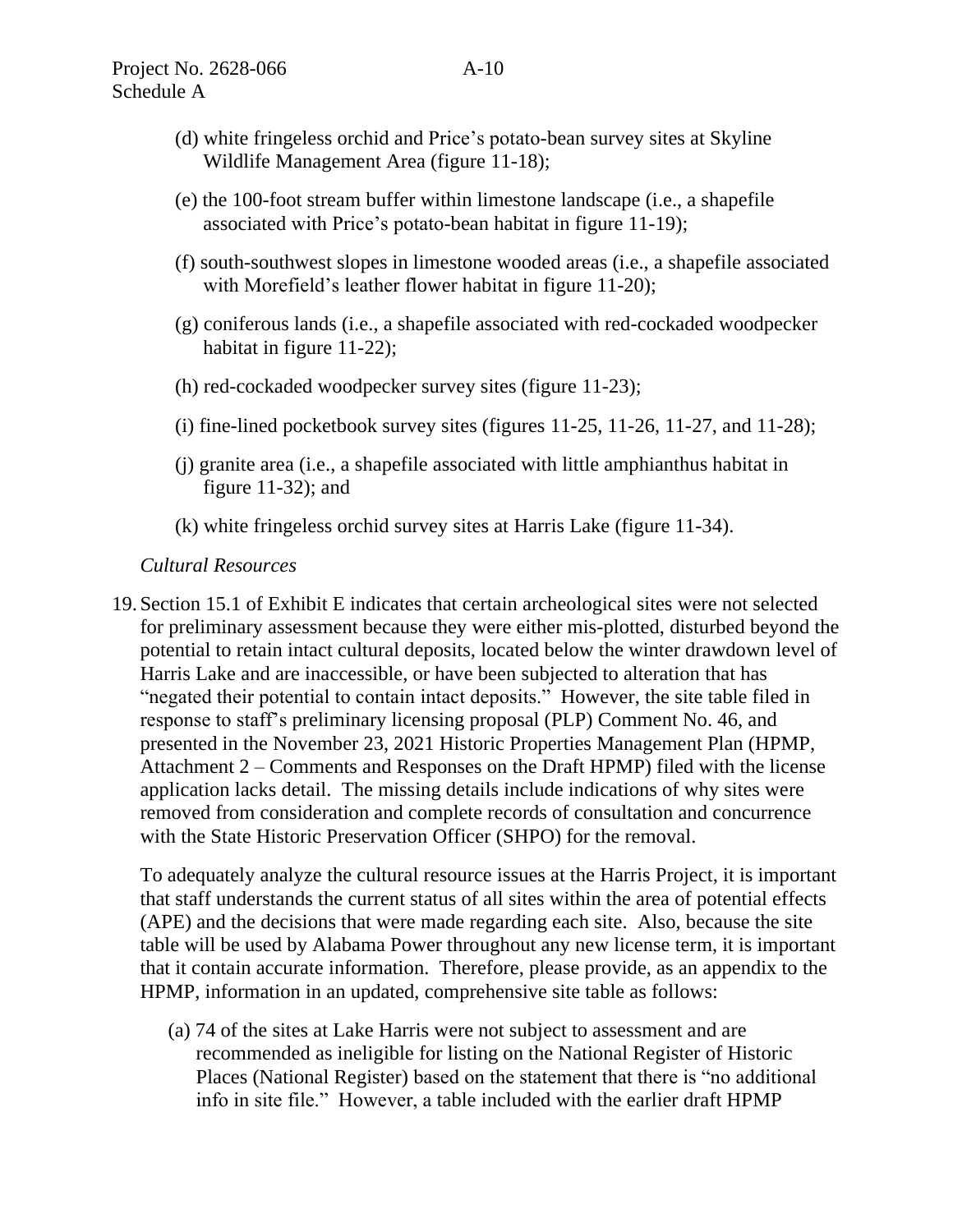(Attachment 2, Consultation Record 2), filed on June 29, 2021 as part of the PLP, provides additional descriptive information on the 74 sites. Most of the sites are described in this attachment as having aboriginal artifact scatters. Please confirm that all descriptive information for each site within the project APE is correct and is accurately carried over from the earlier table to the updated, comprehensive site table.

(b) Overall, the site table in the application identifies numerous sites at Harris Lake and Skyline as recommended as ineligible for listing or removed from consideration. Many of these previously recorded sites were investigated in the 1970s and 1980s, and may have been recommended ineligible at that time, but it is not clear that the Alabama SHPO has concurred.

Absent formal evaluations of each site within the project APE and documentation of SHPO concurrence, all sites remain potentially eligible for listing on the National Register. Please provide documentation of written concurrence, from the Alabama SHPO for each site recommendation. If no formal concurrence has been received for a particular site, please indicate in the updated comprehensive table that the eligibility of the site remains undetermined. Please provide a copy of any request for concurrence to the SHPO with the updated, comprehensive table. If formal evaluation of effects for a particular site has been completed by the SHPO, and a copy of Alabama Power's concurrence request for the site is provided, please list the site in the updated comprehensive table as "concurrence pending."

(c) Although it is not always possible to identify or predict the potential impacts to historic properties prior to license issuance, several potential impacts were previously identified in Attachment 2 of the June 29, 2021 draft HPMP, including, but not limited to recreational use and other public access, looting, shoreline erosion, past construction, and the ongoing use of project facilities and roads. Neither the table provided with responses to Commission staff's PLP Comments, nor the tables provided with the revised HPMP filed on November 23, 2021, specify inundation as a potential, project-related, adverse effect. Inundation can result in chemical and mechanical changes to archaeological sites that can alter the characteristics for which they may qualify for listing on the National Register (*see* Lenihan et al., 1982; and Ware, 1989). Though inundated sites at the project are not currently accessible and National Register evaluations of the effects of inundation are not possible at this time, until formal evaluations of National Register eligibility have been completed for each site within the APE, the submerged sites cannot be removed from consideration. Unless the SHPO has concurred with removing these sites from consideration, please indicate in the updated comprehensive table that the eligibility of these sites remains undetermined.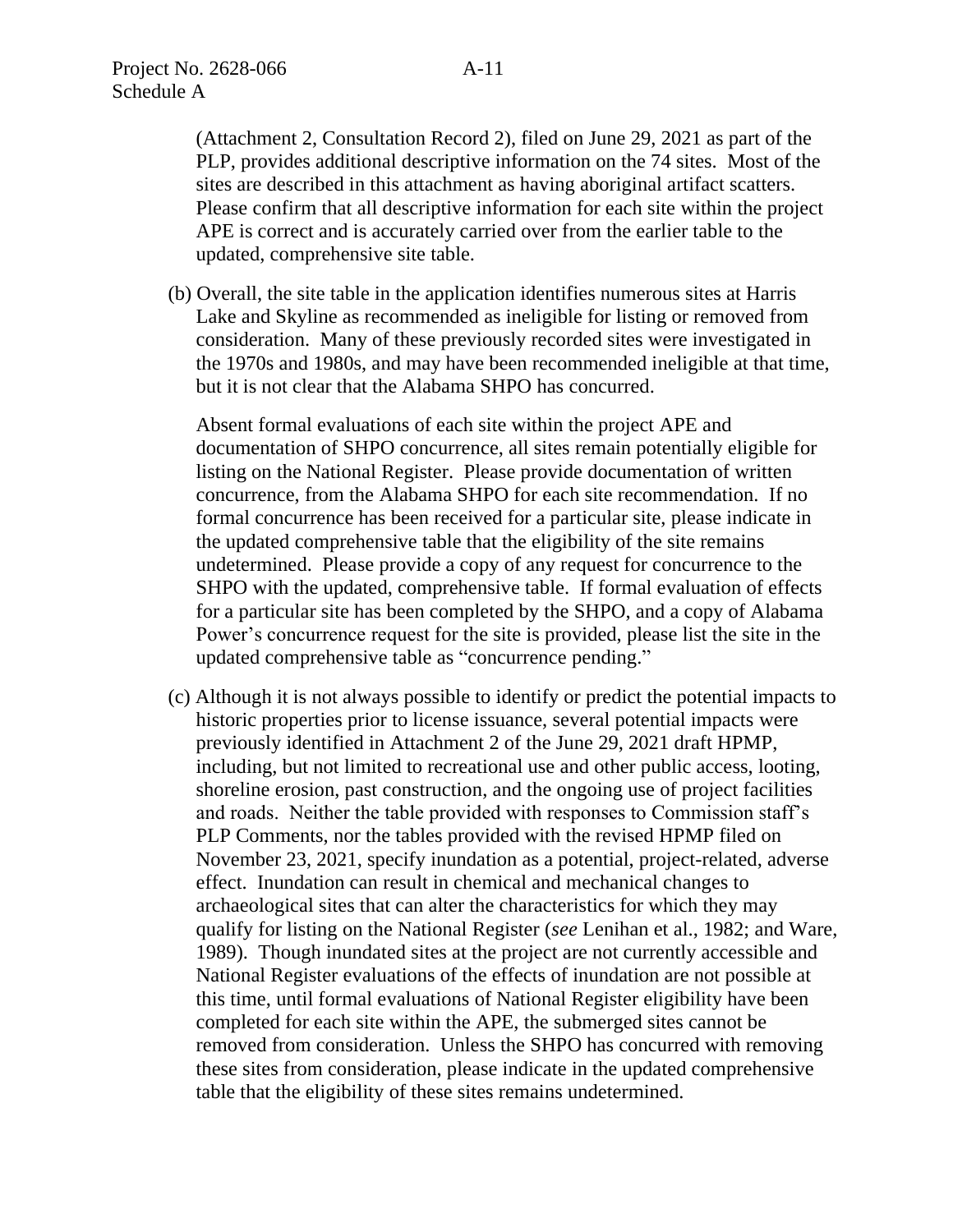- (d) Attachment 3, Appendix A, of the April 2021 "Cultural Assessment for Alabama Power Company lands in Randolph County," includes figures 2-13, which show the locations of some previously recorded cultural resource sites at Lake Harris; and figures 14-25, which identify the locations of the assessed sites at Lake Harris. However, not all previously assessed and unassessed sites within the APE in these areas are included in the figures. Complete maps are necessary for Commission staff to understand the location and status of all cultural resource sites, relative to the project boundary and facilities. Please file as privileged, a set of comprehensive maps in a separate appendix to the HPMP that includes all previously assessed and unassessed sites within the APE at Lake Harris, Skyline, and the Tallapoosa River downstream from Harris Dam. Locations of all project facilities, including, but not necessarily limited to, existing and proposed hydroelectric and energy system features, transmission lines, project access roads, project recreation areas, mitigation areas, and other principal project features or locations should be identified. Use colors and/or symbols to distinguish map features, particularly assessed versus non-assessed sites.
- (e) Section 4.7.3 of the November 23, 2021 HPMP indicates that a cultural resources assessment of lands proposed to be removed from the Harris Project boundary and lands proposed to be developed for recreational use was completed in August 2021, and that consultation with the Alabama SHPO and participating tribes regarding these areas would be completed. Please file the results of the investigations and documentation of this consultation. If any cultural resource sites were identified in these areas, please ensure that they are included in the updated site table.
- (f) Section 1.1 of the November 23, 2021 HPMP states that "*Historic properties on private property are not within Alabama Power's administrative area of control and the evaluation of any historic property affected by Project operations is distinct from those on project lands or lands under the jurisdiction of FERC or Alabama Power*." The Commission cannot require a licensee to conduct cultural resource surveys on private property if the property owner denies access. However, if an owner will allow the work to be conducted to identify any potential historic properties that could be affected by the project, then these studies should be conducted. Please file any documentation of outreach to private property owners regarding the completion of cultural resource surveys on their lands.